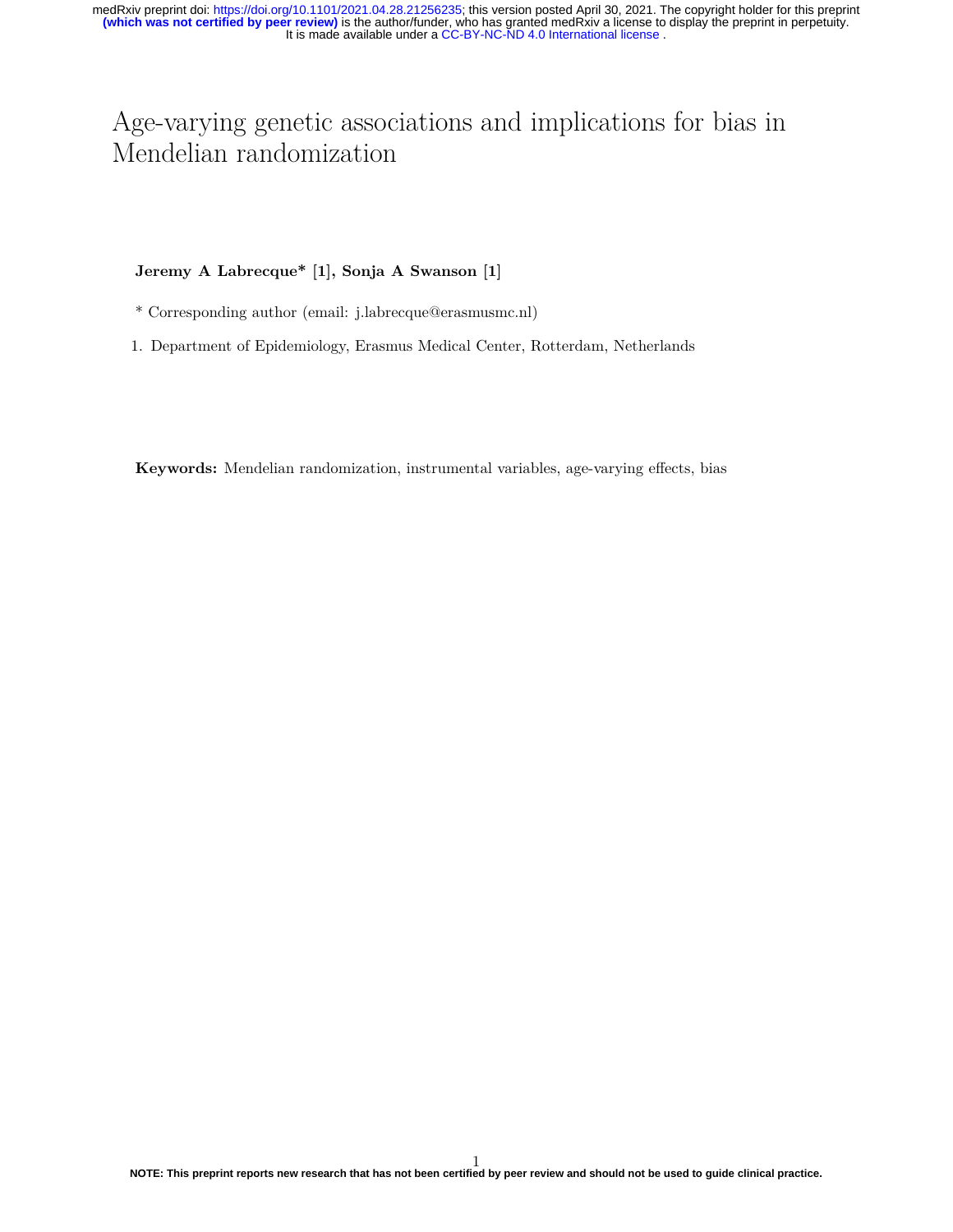# **Abstract**

Estimates from conventional Mendelian randomization (MR) analyses can be biased when the genetic variants proposed as instruments vary over age in their relationship with the exposure. For four exposures commonly studied using MR, we assessed the degree to which their relationship with genetic variants commonly used as instruments varies by age using flexible, spline-based models in UK Biobank data. Using these models, we then estimated how biased MR estimates would be due to age-varying relationships using plasmode simulations. We found that most genetic variants had age-varying relationships with the exposure for which they are a proposed instrument. Body mass index and LDL cholesterol had the most variation while alcohol consumption had very little. This variation over age led to small potential biases in some cases (*e.g.* alcohol consumption and C-reactive protein) and large potential biases for many proposed instruments for BMI and LDL.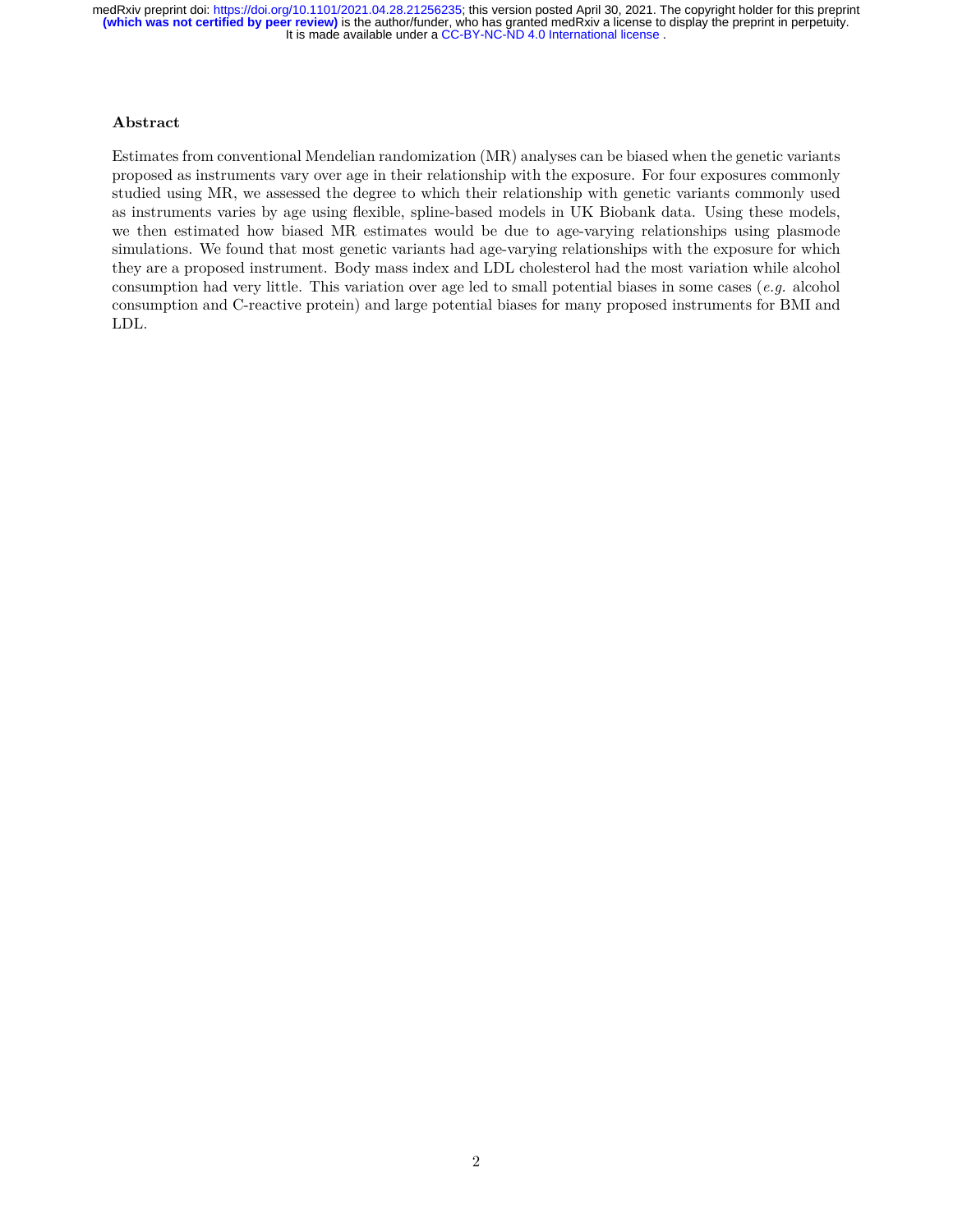## **Introduction**

Conventional Mendelian randomization (MR) is an application of instrumental variable analysis with genetic variants proposed as instruments. To be an instrument, a genetic variant must be associated with the exposure, must only affect the outcome through its effect on the exposure and must not be confounded with the outcome.<sup>1</sup> Many, if not most, non-MR applications of instrumental variable analysis propose instruments that operate on a short time scale, affecting the exposure at a single time point or for a window of time on the order of perhaps days, weeks, or months. In MR, there is often a decades-long period of time between when the proposed instrument is set (at conception) and when the exposure and outcome are measured.<sup>2</sup> This allows MR estimates to be interpreted as "lifetime effects" because the proposed genetic instrument affects or is correlated with the exposure's trajectory across the lifetime.<sup>3,4</sup> We have previously shown that such an interpretation requires more than the core MR assumptions<sup>3</sup>: to use conventional MR methods requires another assumption such as that the genetic variant's relationship with the exposure must also stay constant over time.

Genetic epidemiologists have identified genetic variants whose relationship with a given phenotype varies with age<sup>5–7</sup>, including for genetic variants associated with body mass index (BMI) and low density lipoprotein cholesterol (LDL). Nearly all exposures used in MR are age-varying, i.e. the exposure can vary with age. For most combinations of genetic variants and exposures used in MR, however, it is not known the degree to which the associations between these genetic variants and exposure vary with age. Thus, the degree to which variations in these genetic associations would cause bias is also not known. If age-varying relationships between proposed genetic instruments and exposures is common and causes important bias in conventional MR approaches, it would be invaluable information for investigators considering conducting MR studies. Such information may help them exclude variants that would clearly lead to biases, better understand the magnitude or direction of bias in conventional MR methods, or seek out alternative MR methods when repeated exposure measures are available.

Our first objective is to examine the age-varying association between genetic variants often used in MR studies and the exposures for which they are proposed instruments in the UK Biobank. Specifically, we estimate the association between genetic variants and four exposures: body mass index (BMI), alcohol consumption, C-reactive protein (CRP) and low-density lipoprotein cholesterol (LDL). After estimating agevarying relationships between genetic variants and their associated exposures, our second objective is to estimate the possible bias in conventional MR estimates due to these age-varying associations seen in our first objective. To do this, we will use the observed relationships from the first objective while simulating an outcome with a known relationship to the exposure. By estimating the effect of the exposure using MR, we can describe how much bias can result from naturally occurring age-varying genetic association.

## **Methods**

#### *Data source*

We used data from the UK Biobank, which recruited  $503,325$  participants from 22 assessment centers in the United Kingdom between 2006 and 2010.<sup>8</sup> To minimize population stratification, we restricted the sample to unrelated, white participants of British ancestry. Questionnaire data, physical measures and biological samples were taken at recruitment. The UK Biobank is often used for MR studies and has a large number of participants from a wide range of ages, 40 to 70 years at baseline, over which to assess age-varying genetic associations. We excluded the few participants below age 40. The UK Biobank has ethics approval from the UK National Health Service's National Research Ethics Service (ref 11/NW/0382).

#### *Exposures and genetic variants*

We selected four exposures that are commonly used in MR studies in order to explore to what extent genetic variants proposed as instrumental variables for these exposures vary by age. We did not select the exposures with the goal of generalizing to other exposures because age-varying genetic relationships are likely to differ depending on the exposure. Instead, we selected two genetically distal (BMI, alcohol consumption) exposures and two genetically proximal (CRP, LDL) to examine a variety of exposure types.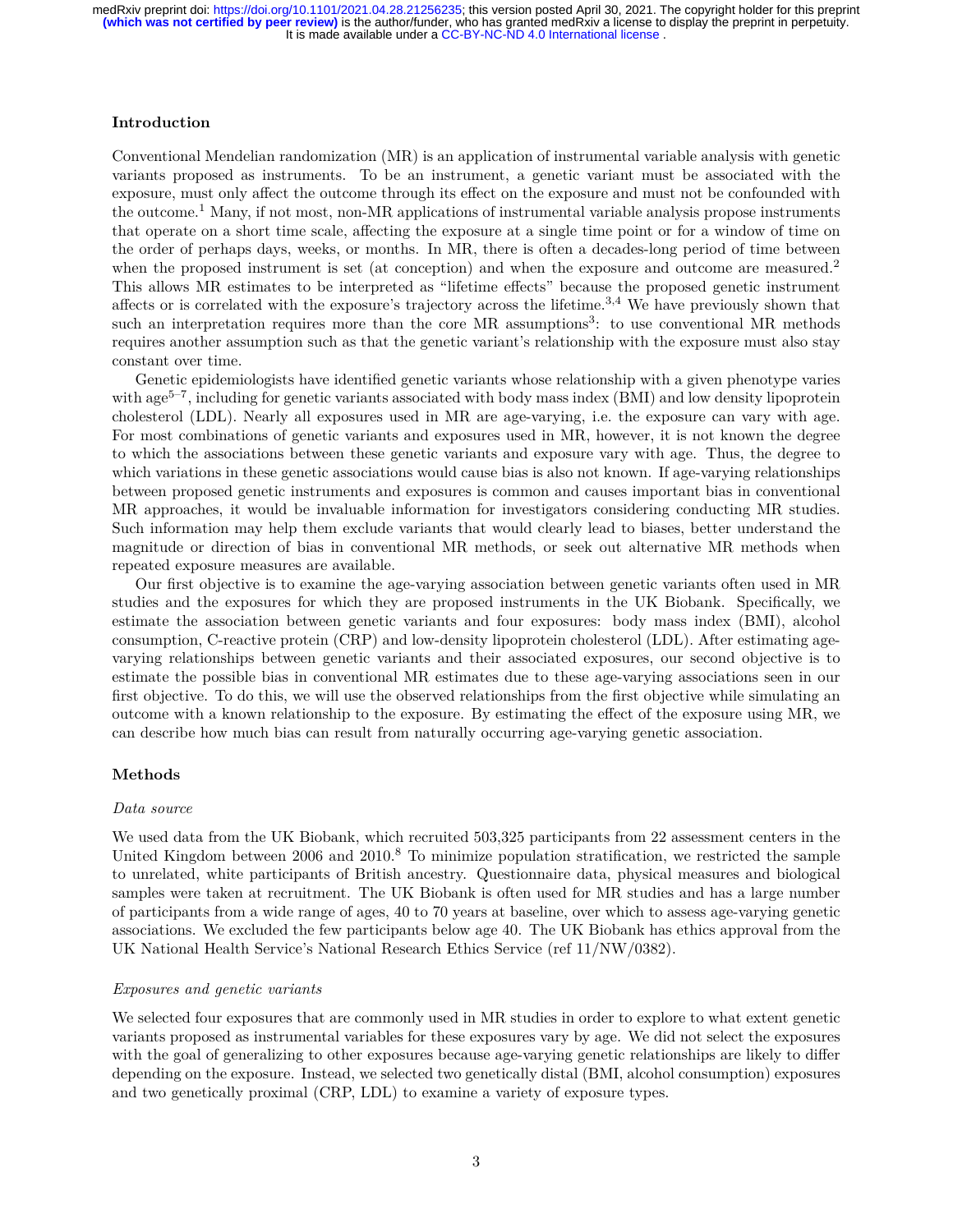BMI was calculated from the height measured using a Seca 202 device and weight measured with light clothing and without shoes using a Tanita BC418MA body composition analyzer. Alcohol servings per week was measured by combining the self-reported weekly intake of white wine, red wine, beer/cider, spirits and fortified wine.<sup>9</sup> CRP was measured from a blood sample using a immunoturbidimetric method (high sensitivity analysis on a Beckman Coulter AU5800). LDL was also measured from a blood sample using and enzymatic protective selection analysis on a Beckman Coulter AU5800. The age of participants used in the analysis was their age on the day they attended the assessment center for their baseline measurements.

For each exposure, we chose a set of genetic variants that were previously proposed as instruments in prior MR studies. For alcohol consumption and C-reactive protein, only a small set of genetic variants are commonly used as instruments. We selected genetic variants that appeared in at least five MR studies over the past 10 years. Though rs671 is commonly used for MR studies of the effect of alcohol, it was nearly monogenic in our sample and we therefore excluded it. For BMI, and LDL cholesterol, a larger number of genetic variants are typically used in MR studies. We chose the ten genetic variants with the lowest p-values from the most recent genome-wide association study of each.<sup>10,11</sup> We also generated a polygenic risk score for BMI and LDL cholesterol using the coefficients reported in the genome-wide association studies, as this is a common practice for MR studies using many variants. All genetic variants were coded so an increase in the number of copies of an allele or score corresponded with an increase in the exposure.

## *Estimating age-varying genetic associations*

We analyzed each genetic variant-exposure pair (or polygenic risk score-exposure pair) with separate linear regression models. Age was modeled with cubic B-splines with 3 internal knots using the mgcv package<sup>12</sup> in R. <sup>13</sup> An interaction between age and number of copies of allele was included to allow the relationship between age and the exposure to be differ in participants with 0, 1 and 2 copies of each genetic variant on the additive scale. The association between a one-unit increase in the polygenic risk scores and the exposure was modeled linearly but this association was also allowed to vary across ages with an interaction between the score and age. All models were also adjusted for the first 10 genetic principal components. We estimated the additive per allele effect as a function of age and its standard error using 1000 samples of the posterior distribution from the linear regression model.<sup>12</sup>

## *Plasmode simulations*

Previous work has shown that when the relationship between the genetic variant and the exposure varies with age, the conventional MR estimate can be a biased estimate of the lifetime average effect.<sup>3</sup> To obtain an unbiased lifetime effect with conventional MR methods, further assumptions are needed about either the variant-exposure association or exposure-outcome relationships. For example, if the variant-exposure association at the time the exposure is measured is equal to the variant-exposure association during the exposure window (i.e., the time period during which the exposure has a direct causal effect on the outcome), then along with the usual assumptions for IV estimation we can identify the lifetime average causal effect. If the association varies with age, it is likely that these two values will differ, which would likely bias the MR estimate.

Therefore, we used plasmode simulation to estimate how age-varying effects could potentially bias MR estimates. A plasmode simulation uses an observed data set but simulates one or more variables with the goal of controlling or setting important parameters.<sup>14</sup> This can be useful to test a method under relatively realistic conditions. Here, we used UK Biobank data for the genetic variant, exposure and principal components but a simulated outcome for which the true lifetime average causal effect was known.

For each genetic variant or score-exposure pair we used the model from the previous section to simulate the exposure trajectory for every participant from age 40 to 65 given their observed genetic variants. Of note, this means we are using cross-sectional data to infer individual-level trajectories over age; we return to this point in the discussion. We then simulate a continuous outcome at age 65 as a function of the exposure trajectory and a hypothetical exposure window. The exposure window defines the magnitude of the effect of the exposure on the outcome at different ages. Exposure windows of different lengths (5, 10, 25 years) and shapes (linear and Gaussian) were used (Figure 1) to examine how the bias changed with the type of exposure window. The outcome was simulated on the additive scale by multiplying the exposure value by the value of the exposure window at every age and summing the result. In other words, we are using a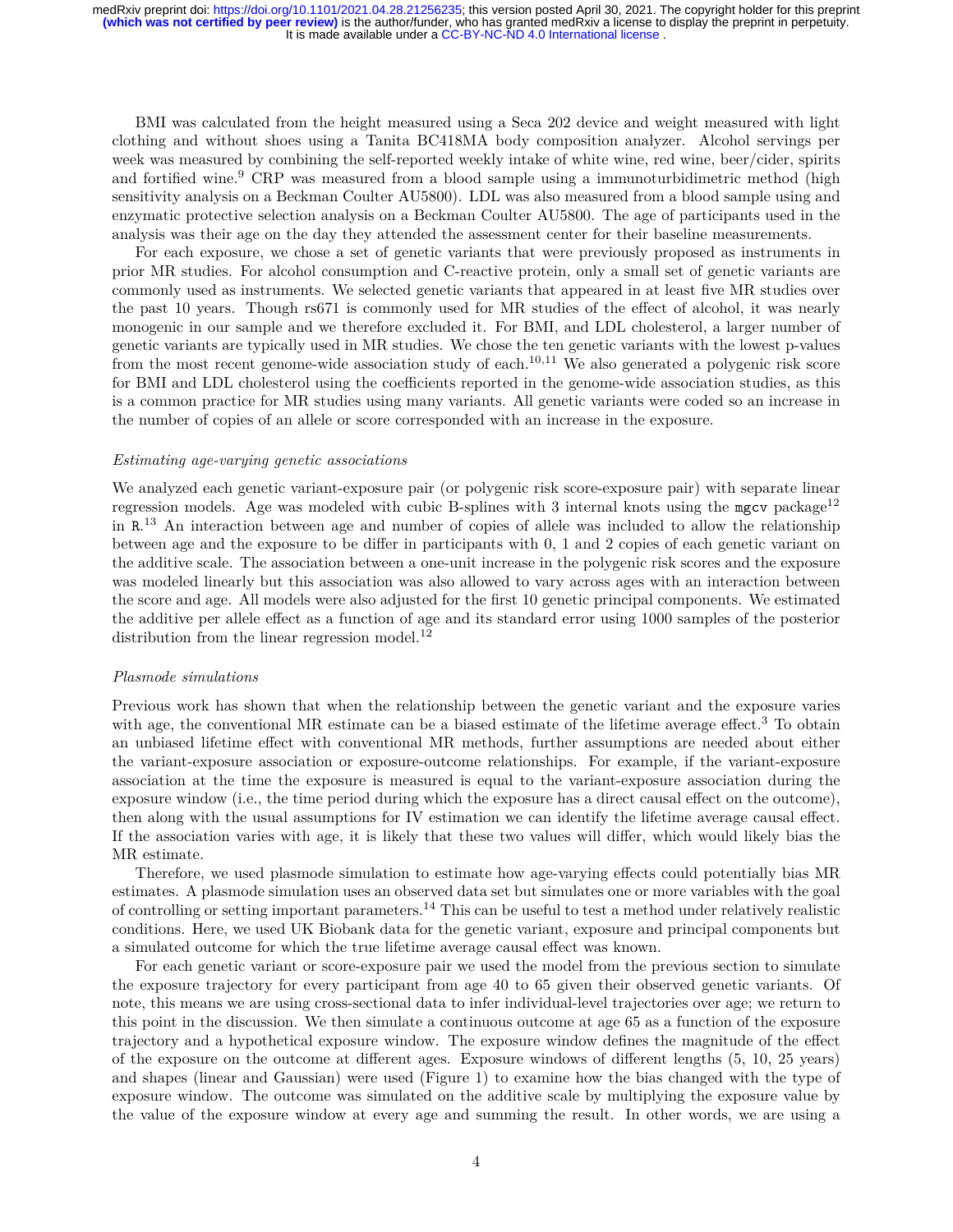discrete approximation of taking the area under the curve that results from multiplying the density of the exposure window by the value of the exposure. For example, the outcome using a 5 year linear window would be calculated by multiplying the exposure window by the predicted level of the exposure from age 61 to 65 (5 years) and summed. In this way, for this exposure window, the exposure closer to age 65 has a larger effect on the outcome than the exposure earlier in the exposure window. The exposure windows were scaled to make the causal effect of increasing the exposure trajectory by one unit equal to 1. Thus, the simulated outcome was generated so as not to violate the instrumental variable assumptions, *i.e.* the outcome shared no common cause with the genetic variants, was only caused by a genetic variant through its effect on the exposure and was homogeneous across all participants.This mimics a data set where the outcome was measured in all participants at age 65.

Separately, a second outcome was simulated at the age at which each participant was observed at baseline in the UK Biobank. This mimics a data set where all outcomes were measured at baseline. Exposure windows were not defined by age as in the previous paragraph but by time since exposure, thus representing a different biological process. For example, a five-year exposure window for a participant who was 45 years old at baseline was applied from age 41 to 45. Similarly, the same exposure window for a participant who was 58 years old at baseline would be applied from age 54 to 58. The 25 year exposure window was not used for this outcome because it could only include participants at age 65 and would have been equivalent to the 25 year exposure window from the previous paragraph.Using this data set (composed of both observed and simulated variables), we estimated the causal effect separately using each proposed instrument, for each exposure window and for each outcome. The ratio estimator was used assuming the exposure was measured at the same time as outcome, to simulate a cross-sectional study. All analyses were carried out in R.<sup>13</sup> Functions to carry out the analyses or to apply the analyses to new data sets can be found at https://github.com/jalabrecque/MRcheck.



Figure 1: Top left: The three linear exposure windows considered for 5 years (green), 10 years (orange) and 25 years (purple). Top right: The gaussian exposure windows, 5-year window centred at 62.5 years (green), 10-year window centered at 60 years (orange) and 25-year window centered at 52.5 years (purple). Bottom left: The two linear exposure windows relative to observed age for 5 years (green) and 10 years (orange). Bottom right: The two gaussian exposure windows relative to observed age centred at observed age-2.5 (green) and observed age-5 (orange).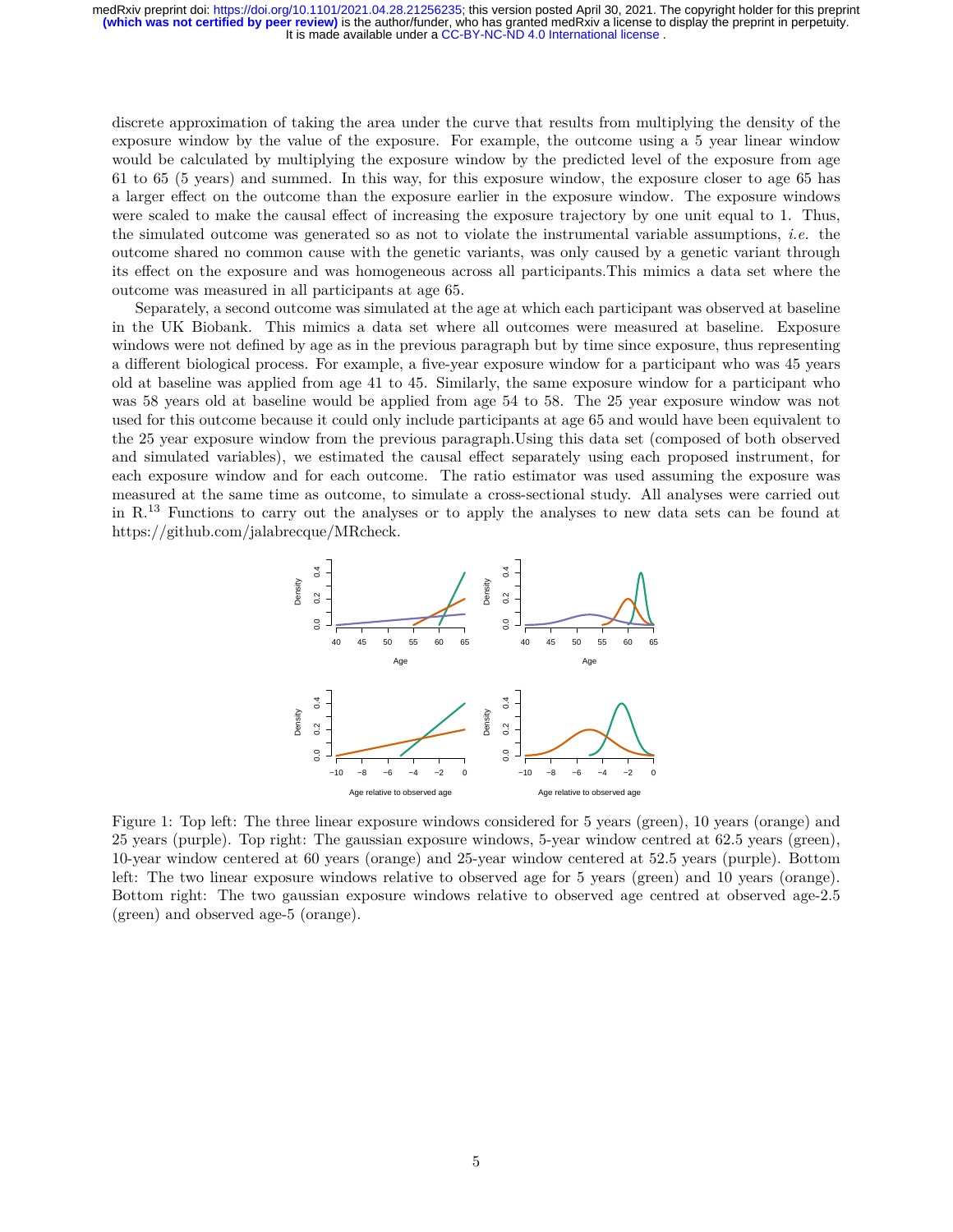

Figure 2: An example of one genetic variant-exposure relationship for each exposure. The left column plots the age-exposure relationship for each genotype of the genetic variant. The right column plots the per allele affect by age.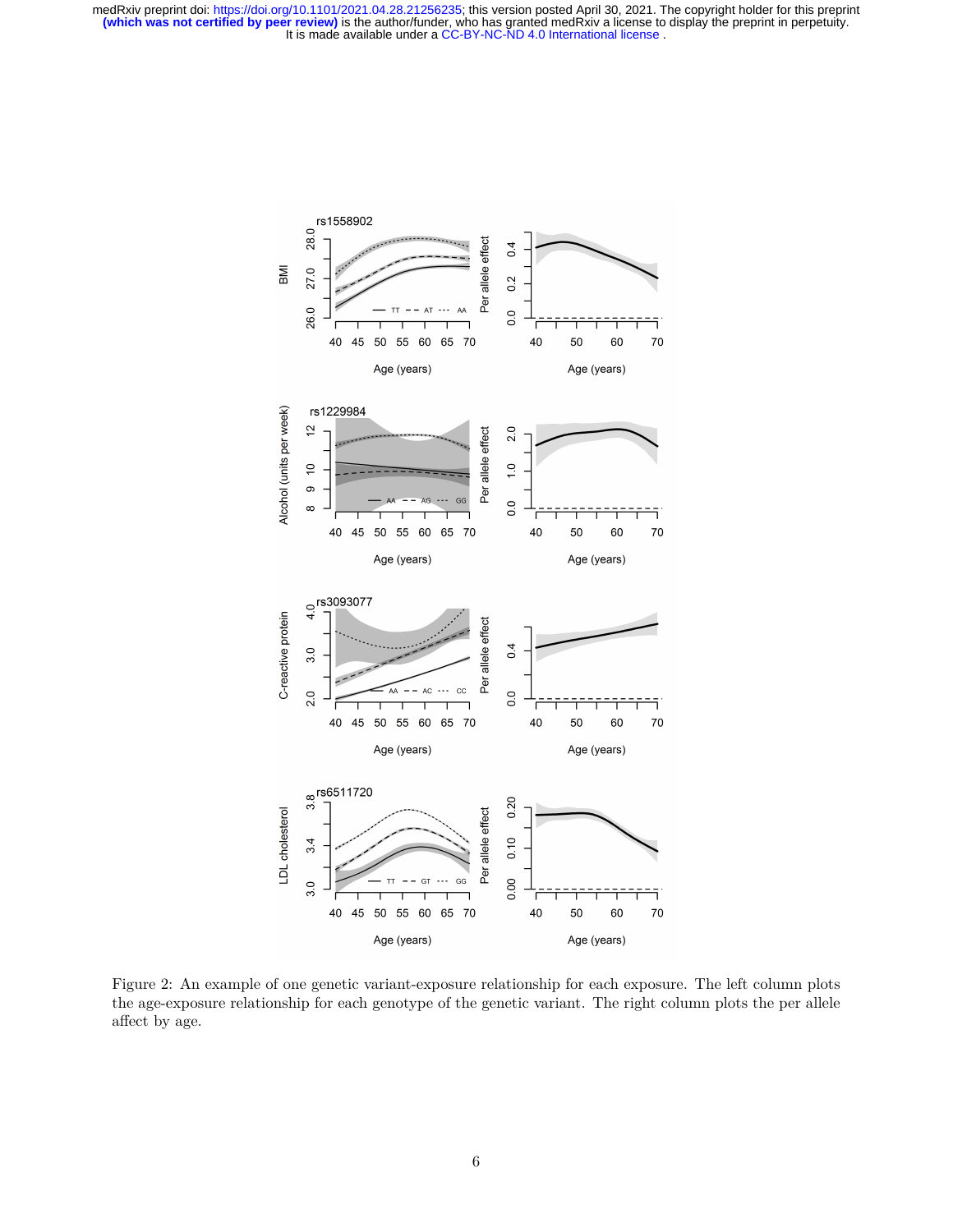|                    | At age 65              |                |                |                          |                |                  | At observed age        |               |                          |               |
|--------------------|------------------------|----------------|----------------|--------------------------|----------------|------------------|------------------------|---------------|--------------------------|---------------|
|                    | Linear exposure window |                |                | Gaussian exposure window |                |                  | Linear exposure window |               | Gaussian exposure window |               |
|                    | 5 year                 | $10$ year      | $25$ year      | 5 year                   | $10$ year      | $25$ year        | 5 year                 | $10$ year     | 5 year                   | $10$ year     |
| <b>BMI</b>         |                        |                |                |                          |                |                  |                        |               |                          |               |
| rs1558902          | 5(0,9)                 | 10(3,19)       | 25(12,39)      | 9(1,17)                  | 18(5,31)       | 37(20,57)        | 2(1,4)                 | 7(4,10)       | 4(2,6)                   | 10(6,15)      |
| rs6567160          | $6(-1,14)$             | $10(-1,24)$    | 19(1,43)       | $11(-1,24)$              | 16 $(-2,38)$   | 26(1,61)         | 2(0,4)                 | $4(-1,9)$     | $3(-1,7)$                | $6(-2,15)$    |
| rs13021737         | 15(6,28)               | 33(15,59)      | 65(31,116)     | 29(12,52)                | 55(25,99)      | 89 (41,163)      | 4(2,6)                 | 10(4,15)      | 7(3,11)                  | 15(6,24)      |
| rs10938397         | 11(1,25)               | $15(-3,38)$    | $23(-6,64)$    | 18(0,43)                 | $18(-10,55)$   | $32(-6,87)$      | 2(0,5)                 | $6(-1,13)$    | $4(-1,9)$                | $9(-2,22)$    |
| rs543874           | $6(-3,18)$             | 19(2,42)       | 51(19,101)     | $13(-3,35)$              | 36(9,76)       | 78(32,147)       | 5(3,8)                 | 12(6,18)      | 10(5,14)                 | 19(10,29)     |
| rs2207139          | $10(-1,20)$            | $13(-3,32)$    | 29(3,66)       | $16(-2,35)$              | $16(-8,50)$    | 45(7,100)        | $2(-1,4)$              | 8(2,16)       | $3(-2,8)$                | 13(3,25)      |
| rs11030104         | $0(-9,9)$              | $2(-12,22)$    | $8(-13,40)$    | $0(-15,18)$              | $6(-15,38)$    | $14(-16,56)$     | 2(0,5)                 | $3(-4,10)$    | $4(-1,9)$                | $5(-6,17)$    |
| rs3101336          | $18(-2,52)$            | 39(1,107)      | 79 (13,216)    | $34(-1,95)$              | 66 (5,179)     | 109(17,301)      | 4(1,8)                 | 11(1,22)      | 7(1,15)                  | 16(1,35)      |
| rs7138803          | $2(-9,13)$             | $6(-11,29)$    | $19(-11,65)$   | $4(-15,25)$              | $12(-16,50)$   | $30(-13,96)$     | $2(-1,6)$              | $6(-2,15)$    | $4(-2,10)$               | $9(-4,25)$    |
| rs10182181         | 12(4,24)               | 26(10,48)      | 41 $(14,80)$   | 23(8,45)                 | 42(16,78)      | 51(13,108)       | 3(1,5)                 | $5(-1,11)$    | 5(1,9)                   | $7(-2,17)$    |
| Score              | 4(3,5)                 | 9(7,11)        | 23(18,29)      | 7(6,9)                   | 15(11,19)      | 36(28,46)        | 3(2,4)                 | 7(6,9)        | 5(4,7)                   | 12(9,14)      |
| Alcohol            |                        |                |                |                          |                |                  |                        |               |                          |               |
| rs1229984          | $3(-1,6)$              | $4(-2,11)$     | $3(-8,18)$     | $5(-1,11)$               | $5(-5,17)$     | $2(-13,23)$      | $0(-2,1)$              | $-1$ $(-4,3)$ | $-1$ $(-4,2)$            | $-2$ $(-7,5)$ |
| rs698              | $13(-6, 41)$           | $28(-8,97)$    | $44(-12,164)$  | $25(-10.79)$             | $45(-12,160)$  | $52$ (-20,201)   | $0(-4,5)$              | $3(-8,14)$    | $0(-8,9)$                | $2(-14,20)$   |
| C-reactive protein |                        |                |                |                          |                |                  |                        |               |                          |               |
| rs1130864          | $-3(-6,0)$             | $-4$ $(-10,2)$ | $-8$ $(-16,3)$ | $-5$ $(-11,1)$           | $-5$ $(-15,4)$ | $-10$ $(-23,4)$  | $-1$ $(-2,1)$          | $-2(-6,1)$    | $-1$ $(-4,2)$            | $-4$ $(-9,2)$ |
| rs1205             | $-2(-4,0)$             | $-2(-6,2)$     | $-7$ $(-13,0)$ | $-3(-6,1)$               | $-3(-9,3)$     | $-12$ $(-21,-2)$ | $-1$ $(-2,0)$          | $-3(-6,-1)$   | $-2(-4,0)$               | $-5(-9,-2)$   |
| rs3093077          | $-1$ $(-3,0)$          | $-3(-6,1)$     | $-8$ $(-16,0)$ | $-3(-6,1)$               | $-5(-11,1)$    | $-13(-24,1)$     | $-2(-3,0)$             | $-3$ $(-7,0)$ | $-3(-6,0)$               | $-5(-11,0)$   |
| LDL cholesterol    |                        |                |                |                          |                |                  |                        |               |                          |               |
| rs6511720          | 7(4,10)                | 16(10,22)      | 34(25,45)      | 13(7,19)                 | 28(19,38)      | 47(35,63)        | 3(2,4)                 | 7(5,9)        | 5(4.6)                   | 10(7,14)      |
| rs629301           | 3(0,7)                 | 11(5,17)       | 30(19,43)      | 7(1,13)                  | 22(12,33)      | 46(30,62)        | 3(3,4)                 | 8(5,10)       | 6(5,8)                   | 12(9,16)      |
| rs1367117          | 5(1,9)                 | 11(4,19)       | 27(13,41)      | 9(3,16)                  | 20(7,33)       | 39(21,60)        | 3(1,4)                 | 7(4,10)       | 5(2,7)                   | 11(6,16)      |
| rs4420638          | 4(1,6)                 | 10(5,14)       | 23(15,32)      | 8(3,12)                  | 18(10,26)      | 34(23,45)        | 2(1,3)                 | 5(3,7)        | 4(2,5)                   | 8(5,11)       |
| rs4299376          | 7(0,13)                | 13(3,27)       | 23(4,45)       | 13(0,24)                 | 20(4,42)       | 32(7,63)         | 3(1,5)                 | 5(1,10)       | 6(2,10)                  | 9(1,17)       |
| rs2479409          | $7(-6,26)$             | 28(3,70)       | 62(16,140)     | $17(-6,51)$              | 56 $(10,129)$  | 85 (23,198)      | 6(3,9)                 | 10(3,18)      | 10(5,17)                 | 16(4,30)      |
| rs1564348          | $12(-6,34)$            | 36(5,86)       | 68 (14,170)    | $25(-5,68)$              | 66 (13,155)    | 90(15,228)       | 4(0,8)                 | $7(-2,15)$    | 7(0.15)                  | $10(-4,25)$   |
| rs11220462         | $7(-5,20)$             | $13(-7,40)$    | $18(-10,63)$   | $12(-8,37)$              | $20(-11,65)$   | $25(-14,84)$     | 3(0,7)                 | $3(-5,11)$    | 6(0,13)                  | $5(-8,18)$    |
| rs6029526          | $3(-9,16)$             | $7(-11,32)$    | $17(-12,61)$   | $6(-15,29)$              | $13(-17,57)$   | $24(-16,81)$     | $1(-2,5)$              | $4(-4,13)$    | $2(-4,10)$               | $6(-7,21)$    |
| rs635634           | 10(1,20)               | 24(7,44)       | 54(25,96)      | 20(3,38)                 | 41(13,77)      | 78(36,138)       | 4(2,6)                 | 11(5,16)      | 7(3,10)                  | 16(8,26)      |
| Score              | 3(2,4)                 | 6(4,8)         | 16(10,22)      | 5(3,7)                   | 10(7,14)       | 25(16,35)        | 2(2,3)                 | 5(4,7)        | 4(3,5)                   | 9(6,11)       |

Table 1: Bias (in percent) for each genetic-variant exposure combination under all exposure window lengtt, exposure window shape and age when theoutcome was measured scenario.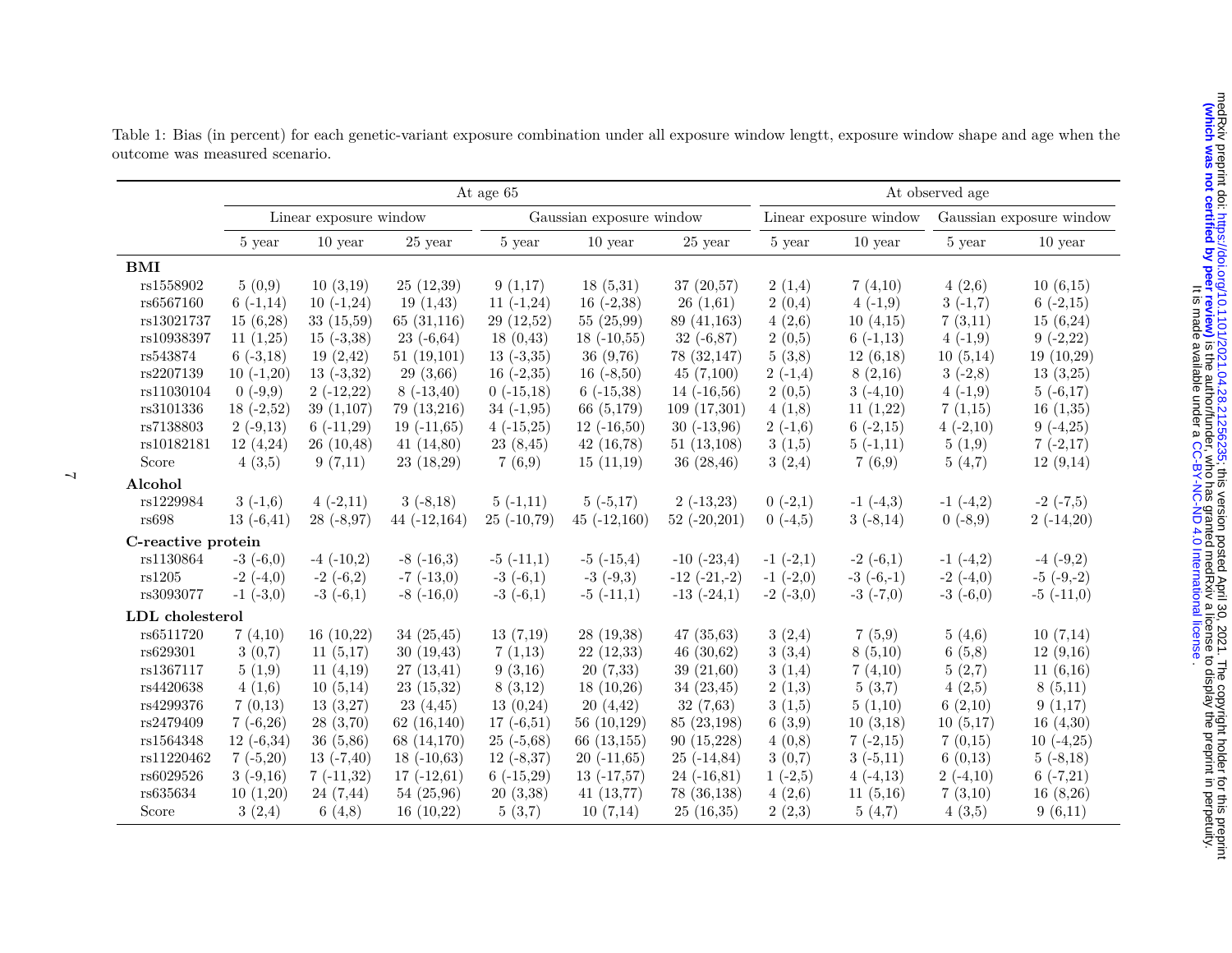#### **Results**

After exclusions, the study population consisted of 355,655 participants. The proportion of missing values was 0.3% for BMI, 29.5% for alcohol consumption, 4.9% for C-reactive protein and 4.8% for LDL. The sample size for each exposure can be found in Table A1.

The overall level of each exposure differed by age (Figure 2 and Supplementary Material). BMI increased to about age 60 stabilizing afterward. Alcohol consumption appeared to increase from around age 40 to 55 and decrease afterward but with wide confidence intervals. CRP increased across the entire age range. LDL increased to around age 55 and decreased afterward.

For most genetic variants, there was evidence of a change in genetic association by age. Figure 2 shows the relationship between age and exposure for different alleles for the genetic variant with the strongest association with an exposure. For each exposure, the trajectory followed by each allele is roughly similar but the per-allele effect changes with age. For BMI and LDL cholesterol, the per allele effect shows an important decrease from age 40 to 70. The per-allele effect for alcohol consumption is relatively stable but with wide confidence intervals. Lastly, for CRP, the per-allele effect increased with age. Graphs for all other genetic variants can be found in the Supplementary Material.

Biases were found in both directions and across a range of magnitudes (Table 1). Large biases were found for both BMI and LDL cholesterol nearing 100% bias for the 25-year Gaussian exposure window. The smallest biases were found for alcohol consumption though the confidence intervals are consistent with important negative and positive biases particularly for rs698 indicating that uncertainty makes it difficult to draw strong conclusions. The biases for genetic variants used as instruments for CRP were all negative and small in magnitude.

The bias due to age-varying genetic associations were more pronounced when the outcome was simulated at age 65 than when simulated at the observed age. The largest biases for the 10 year window when the outcome was simulated at age 65 were in the range of 50-60% whereas the largest biases for the outcome simulated at the observed age for the same exposure window were between 15-20%. Generally, the bias also increased with the length of the exposure window. This is expected because the per-allele effect changes less in a five year window than it does in a longer 25 year window. Similarly, the bias was larger for the Gaussian exposure window when compared to the linear exposure window. This is also expected because the peak of the linear exposure window occurs simultaneously with the measurement of the exposure whereas the peak for the Gaussian window occurs earlier. The biases estimated using the polygenic risk scores were in the middle range of the biases estimated with the genetic variants individually.

#### **Discussion**

We demonstrated that, for four exposures commonly used in MR studies, the association between genetic variants proposed as instruments and the exposure they proxy varies with age. The patterns of how the association changes with age on the additive scale was different between the four exposures we examined suggesting that patterns in age-varying genetic relationships may be exposure specific.

For many genetic variants seen in this paper, age-varying genetic associations can very well be the cause of important biases in MR estimates even when all the core instrumental variable assumptions were satisfied, as demonstrated in our simulations. Each exposure examined suffered from this bias to a differing degree. The bias for alcohol consumption and CRP were mostly small (except rs698 which had wide confidence intervals) and the biases for BMI and LDL cholesterol were large with magnitudes over 80% in some cases. Within these exposures with high bias, there was a lot of variability between genetic variants though given the wide standard errors of the bias estimates themselves, the differences may be due to random error.

Bias tended to increase with the length of the exposure window. This is to be expected as shorter exposure windows give the relationship between genetic variant and the exposure less time to vary. Therefore, the measured relationship between the genetic variant and the exposure cannot be very different from the average over the short exposure window. This suggests that when studying exposures that only have short term effects on the outcome, the bias due to age-varying genetic associations is likely to be small. However, one of the purported benefits of MR is the ability to study lifetime effects or the effect of having a higher or lower exposure level over the entire lifetime. Though the age range in the UK Biobank limited us to explore at most a 25-year exposure window, the increase in bias with exposure window length suggests that biases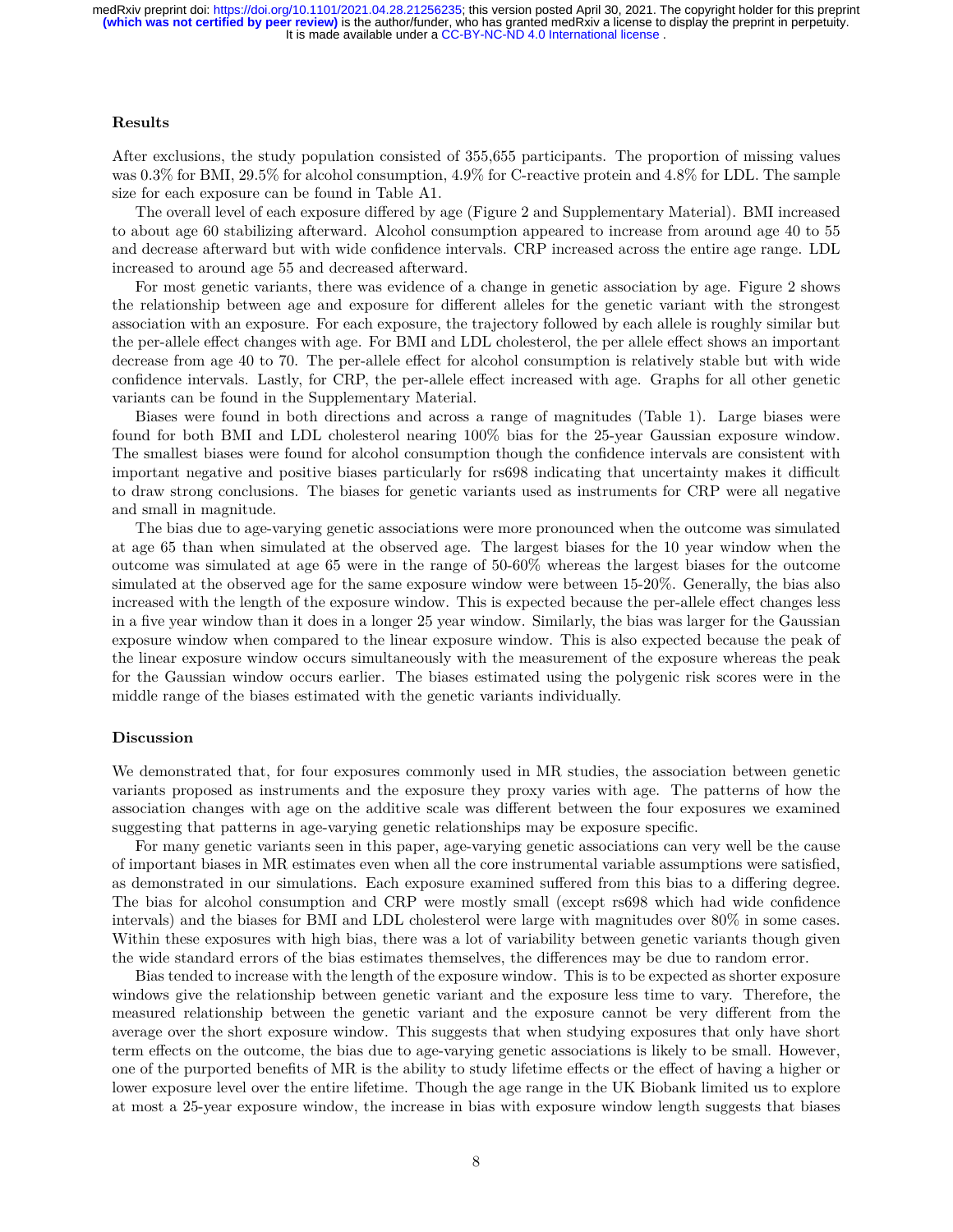may be even larger when studying lifetime effects with even longer exposure windows.

The biases when the outcome was simulated at age 65 was larger than that at the observed age. It is important to note that the exposure windows used in these scenarios are extremely different in nature. The exposure windows at age 65 imply that changes in the magnitude of the effect of the exposure are only due to age whereas the exposure windows at the age at baseline imply that changes in the effect of exposures are only due to time since exposure and are independent of age. Therefore, these results do not suggest that bias due to this phenomenon will be smaller when using cohorts with participants that have wide ranges in age. It suggests only that biases may be lower with exposure windows that are independent of age. Even in this scenario, however, biases tended to increase with the length of the exposure windows and relatively small biases such as the for the LDL cholesterol risk score may still be quite large when exposures truly have lifetime effects. The shape of the exposure also had an important impact on bias. In practice, many more exposure windows are possible.

One important aspect about the bias due to age-varying genetic associations is that it is dependent on the true exposure window during which the exposure has a causal effect on the outcome. This is important because the true exposure window is almost always unknown making it difficult to quantify the potential for this bias in practice. It is, however, possible to infer the direction of the bias in cases where the change in the genetic variant-exposure association changes only in one direction (*i.e.* either always increasing or always decreasing). When the genetic variant-exposure association continuously weakens with age, as was found with most genetics variants used as potential instruments for LDL cholesterol, the resulting bias must necessarily be positive *(i.e.* MR over-estimates the effect).

The UKBB are cross-sectional in nature meaning we could not actually follow people longitudinally to determine unequivocally how genetic associations change with age. Cohort effects may also contribute to the observed patterns. If cohort effects were entirely responsible for the differences in genetic associations across participants of different ages (i.e. the genetic associations are constant with age but differ across birth cohorts), this, on its own, would not bias MR estimates. If the causal effect of the exposure in question varied with age, however, the MR estimate would become a complier effect where the effect in birth cohorts with higher genetic associations would receive more weight. [Note: I removed mention of period affects here because, as far as I can imagine, they wouldn't can the genetic associations to vary with age since, by definition, they should affect all ages equally]

The UK Biobank had a very low participation rate.<sup>15</sup> It is possible that if participation was differential by genetic variant, exposure and age, that selection bias could explain the change in association by age. If selection bias were truly the explanation for this variation, then genetic associations observed at younger ages would likely be closest to the true genetic association. This could possibly entail even larger biases than that which we have observed here.

The exposures selected for this analysis are not intended to be representative of exposures used in MR. Therefore, we cannot say anything more generally about the potential for bias in MR analyses due to agevarying genetic associations. However, we have demonstrated the potential for important bias and therefore recommend that future MR studies use the tools developed for and supplied with this article to avoid using genetic variants whose effects change importantly over time or to inform themselves about the potential for bias.

These results indicate that, to understand both previously conducted MR studies and to better conduct MR studies in the future, investigators should carefully examine how the association between their proposed instruments and exposures vary over time. Future MR guidelines should also encourage MR studies to check this when possible, either in their own data, via literature review or external data for all genetic variantexposure pairs. In data sets with participants that vary widely enough with age, this could be checked by modeling the interaction between age and number of copies of a genetic variant and plotting the results (a function to do this is included in the package associated with this paper: https://github.com/jalabrecque/ MRcheck). If there is an important change in the genetic association over age, caution should be taken when interpreting MR estimates obtained via conventional MR approaches as they can suffer from bias due to this age-varying genetic association. When access to the data set is not possible (*e.g.* two sample MR) or there is not sufficient variation in age, quantifying bias from age-varying genetic associations will not be possible unless the proposed instruments have previously been studied in different age groups or genome-wide association study stratified by age. Though in some cases the direction of the bias is known, the current study and prior work<sup>3</sup> make clear that statements about the magnitude of the bias require strong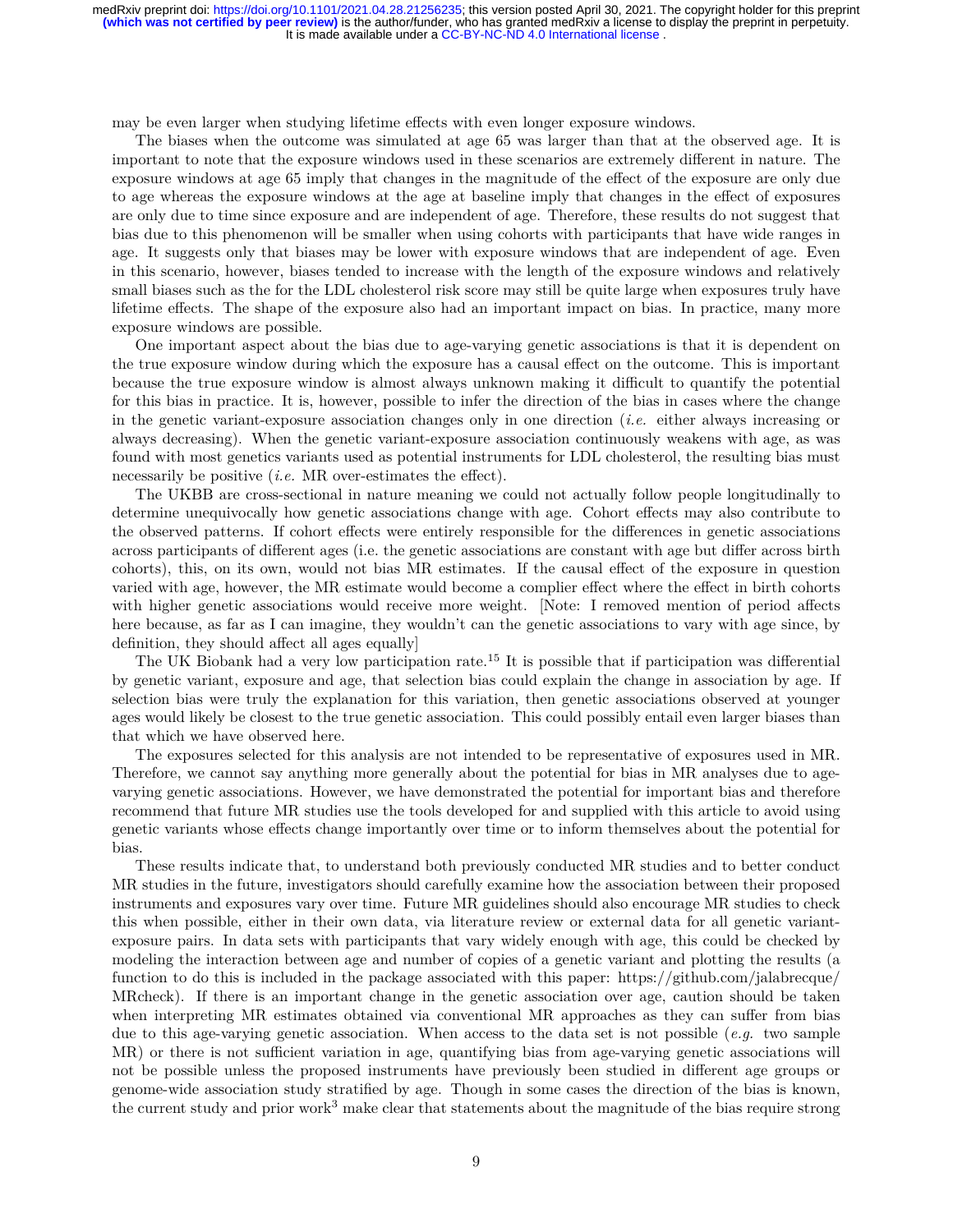assumptions about the shape and length of the exposure window.